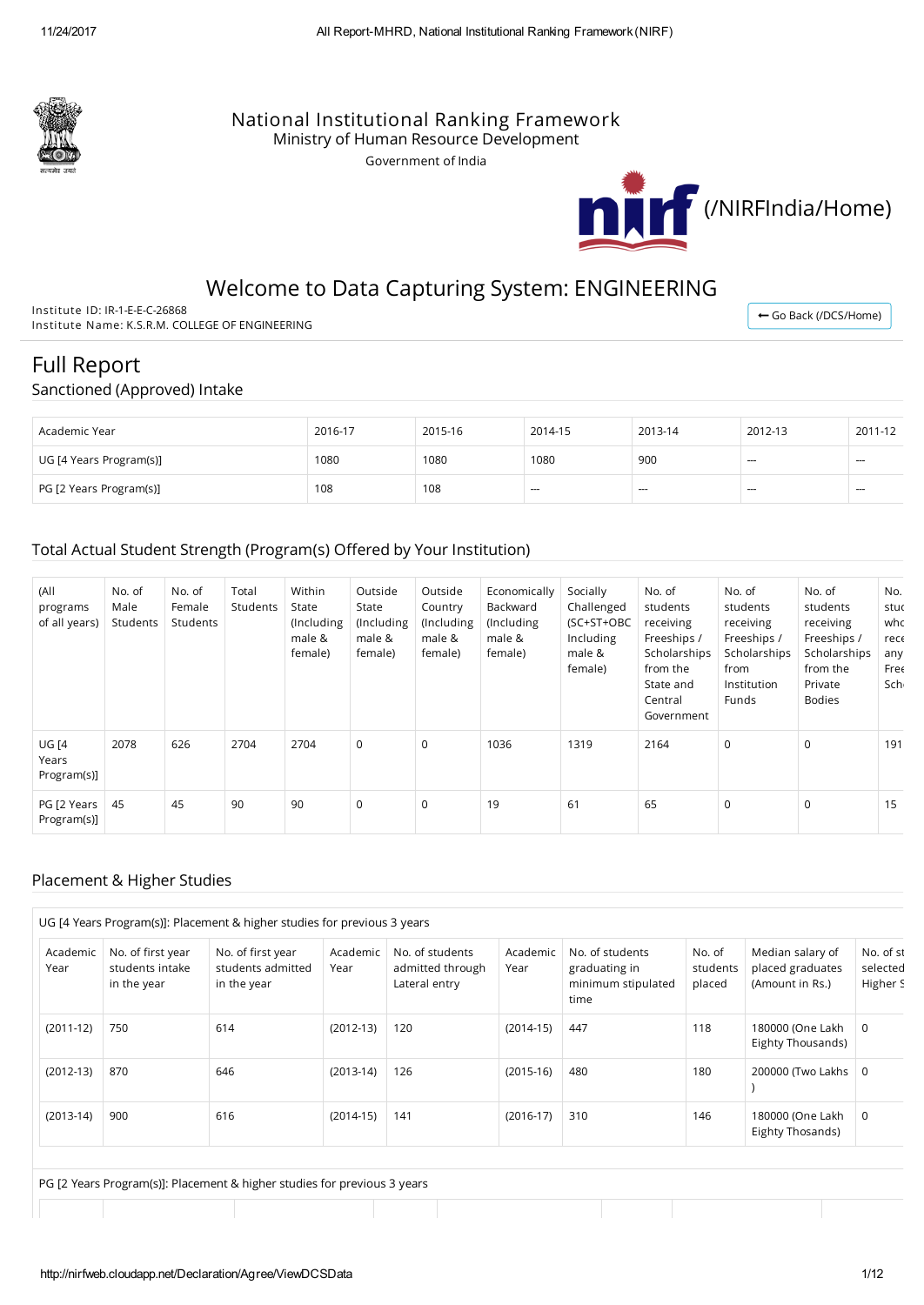| Academic<br>Year | No. of first year<br>students intake in the<br>year | No. of first year<br>students admitted in<br>the year | Academic<br>Year | No. of students graduating<br>in minimum stipulated time | No. of<br>students<br>placed | Median salary of placed<br>graduates (Amount in Rs.) | No. of student<br>selected for Hi<br><b>Studies</b> |
|------------------|-----------------------------------------------------|-------------------------------------------------------|------------------|----------------------------------------------------------|------------------------------|------------------------------------------------------|-----------------------------------------------------|
| $(2013-14)$      | 108                                                 | 75                                                    | $(2014-15)$      | 67                                                       | 0                            | 0 (Zero)                                             | 0                                                   |
| $(2014-15)$      | 108                                                 | 62                                                    | $(2015-16)$      | -60                                                      | 0                            | 0 (Zero)                                             | 0                                                   |
| $(2015-16)$      | 108                                                 | 75                                                    | $(2016-17)$      | -67                                                      | 0                            | 0 (Zero)                                             | 0                                                   |

### Ph.D Student Details

| Ph.D (Student pursuing doctoral program till 2016-17; Students admitted in the academic year 2017-18 should no be entered here). |         |                       |         |         |
|----------------------------------------------------------------------------------------------------------------------------------|---------|-----------------------|---------|---------|
|                                                                                                                                  |         | <b>Total Students</b> |         |         |
| Full Time                                                                                                                        |         | 0                     |         |         |
| Part Time                                                                                                                        |         | 0                     |         |         |
|                                                                                                                                  |         |                       |         |         |
| No. of Ph.D students graduated (including Integrated Ph.D)                                                                       |         |                       |         |         |
|                                                                                                                                  | 2016-17 |                       | 2015-16 | 2014-15 |
| Full Time                                                                                                                        |         |                       | 0       | 0       |
| Part Time                                                                                                                        | 0       |                       | 0       | 0       |

### Financial Resources: Utilised Amount for the Capital & Operational expenditure for previous 3 years

| <b>Financial Year</b>                                                                                                                               | 2016-17                                                                        | 2015-16                                                                        | 2014-15                                                                  |
|-----------------------------------------------------------------------------------------------------------------------------------------------------|--------------------------------------------------------------------------------|--------------------------------------------------------------------------------|--------------------------------------------------------------------------|
|                                                                                                                                                     | <b>Utilised Amount</b>                                                         | <b>Utilised Amount</b>                                                         | <b>Utilised Amoun</b>                                                    |
| Annual Capital Expenditure on Academic Activities and Resources (excluding expenditure on buildings)                                                |                                                                                |                                                                                |                                                                          |
| Library                                                                                                                                             | 1170936 (Eleven Lakhs Seventy<br><b>Thousands Nine</b><br>HundredenThirty Six) | 1936054 (Ninetenn Lakhs Thirty<br>Six Thousands Fifty Four)                    | 674781 (Six Lakhs Seven<br>Thousands Eighty One)                         |
| New Equipment for Laboratories                                                                                                                      | 1740525 (Seventeen Lakh Forty<br>Thousands Five Hundreden<br>Twenty Five)      | 2551469 (Twenty Five Lakh Fifty<br>One Thousands Four Hundreden<br>Sixty Nine) | 1736476 (Seventeen Lak<br>Six Thousands Four Hur<br>Seventy Six)         |
| <b>Engineering Workshops</b>                                                                                                                        | 281124 (Two Lakhs Eighty One<br>Thousands One Hundreden<br>Twenty Four)        | 195900 (One Lakh Ninety Five<br>Thousand Nine Hundrends)                       | 256324 (Two Lakhs Fifty<br>Thousands Three Hundi<br>Twenty Four)         |
| <b>Studios</b>                                                                                                                                      | 0 (zero)                                                                       | 0 (zero)                                                                       | 0 (zero)                                                                 |
| Other expenditure on creation of Capital Assets (excluding<br>expenditure on Land and Building)                                                     | 492820 (Four Lakhs Ninety Two<br>Thousands Eight Hundreden<br>Twenty)          | 392891 (Three Lakh Ninety Two<br>Thousands Eight Hundreden<br>Ninety One)      | 218798 (Two Lakhs Eight<br>Thousands Seven Hund<br>Ninety Eight)         |
| Annual Operational Expenditure                                                                                                                      |                                                                                |                                                                                |                                                                          |
| Salaries (Teaching and Non Teaching staff)                                                                                                          | 90064292 (Nine Crores Sixty Four<br>Thousands Two Hundreden<br>Ninety Two)     | 86205060 (Eight Crores Sixty Two<br>Lakhs Five Thousands and Sixty)            | 81605060 (Eight Crores !<br>Lakhs Five Thousands a                       |
| Maintenance of Academic Infrastructure or consumables, other<br>running expenditures etc. (excluding maintenance of hostels and<br>allied services) | 4215120 (Forty Two Lakhs Fifteen<br>Thousands One Hundreden<br>Twenty)         | 3790950 (Thirty Seven Lakh<br>Ninety Thousands Nine<br>Hundreden Fifty)        | 3188423 (Thirty One Lak<br>Eight Thousands Four<br>Hundreden Twenty Thre |
|                                                                                                                                                     |                                                                                |                                                                                |                                                                          |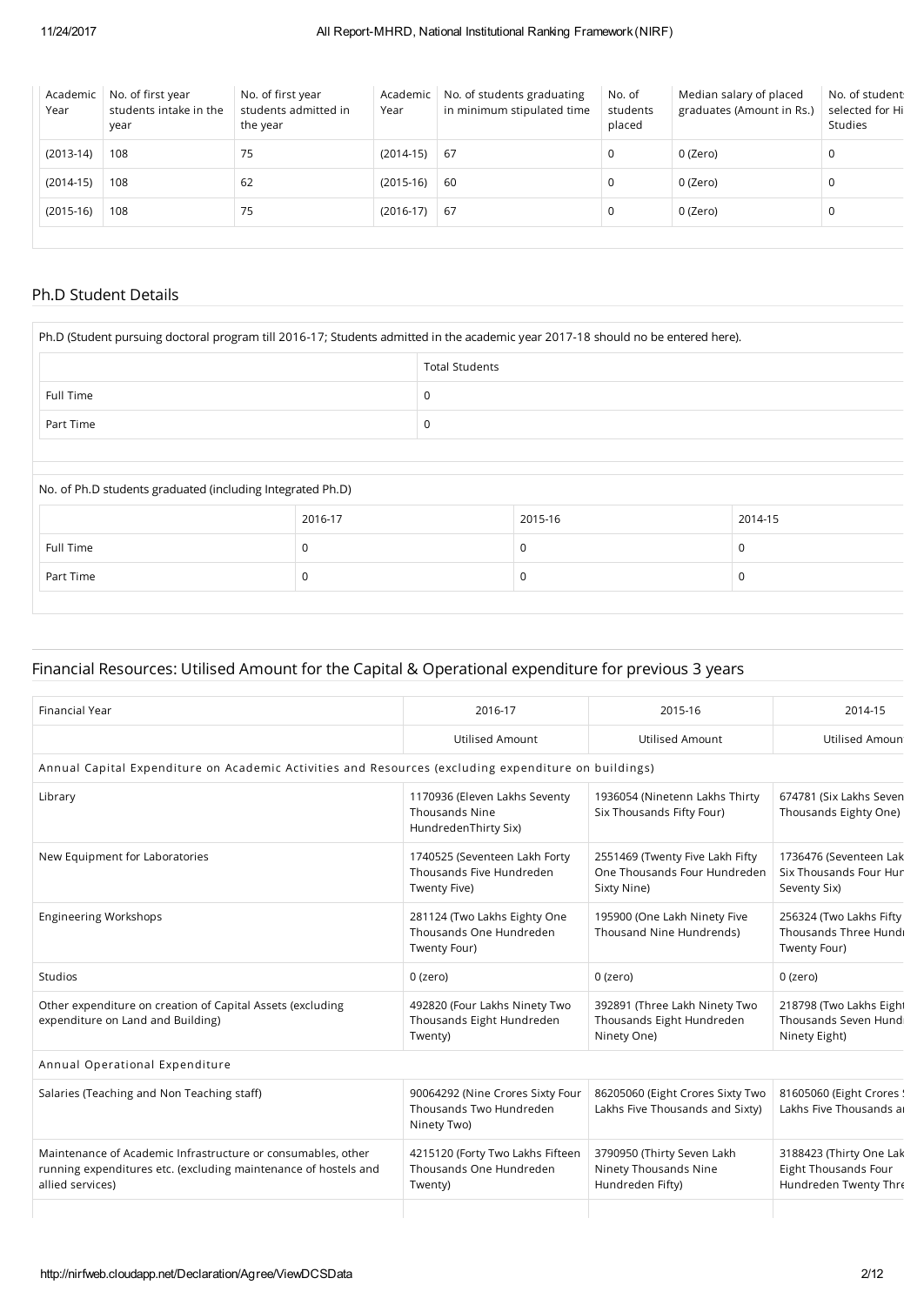| Seminars/Conferences/Workshops | 320127 (Three Lakhs Twenty<br>Thousands One Hundreden<br>Twenty Seven) | 280140 (Two Lakhs Eighty<br>Thousands One Hundreden<br>Forty) | 268110 (Two Lakhs Sixty<br>Thousands One Hundre |
|--------------------------------|------------------------------------------------------------------------|---------------------------------------------------------------|-------------------------------------------------|
|                                |                                                                        |                                                               |                                                 |

### Earning From Patents(IPR)

| Financial Year                          | 2016-17 | 2015-16 | 2014-15 |
|-----------------------------------------|---------|---------|---------|
| Earning From Patents (Amount in Rupees) |         |         | v       |
| Enter Amount in Words                   | ZERO    | ZERO    | ZERO    |

#### Sponsored Research Details

| Financial Year                           | 2016-17 | 2015-16                        | 2014- |
|------------------------------------------|---------|--------------------------------|-------|
| Total no. of Sponsored Projects          | 0       |                                | u     |
| Total no. of Funding Agencies            | 0       |                                |       |
| Total Amount Received (Amount in Rupees) | 0       | 125000                         |       |
| Amount Received in Words                 | Zero    | ONE LAKH TWENTY FIVE THOUSANDS | Zero  |

### Consultancy Project Details

| Financial Year                           | 2016-17   | 2015-16 | 2014-15 |
|------------------------------------------|-----------|---------|---------|
| Total no. of Consultancy Projects        | 150       | 0       | 0       |
| Total no. of Client Organizations        | 30        | 0       | 0       |
| Total Amount Received (Amount in Rupees) | 1000000   | 0       | 0       |
| Amount Received in Words                 | TEN LAKHS | Zero    | Zero    |

### PCS Facilties: Facilities of physically challenged students

| 1. Do your institution buildings have Lifts/Ramps?                                                                                                          | No                               |
|-------------------------------------------------------------------------------------------------------------------------------------------------------------|----------------------------------|
| 2. Do your institution have provision for walking aids, including wheel chairs and transportation from one building to another for handicapped<br>students? | Yes, in some of the<br>buildings |
| 3. Do your institution buildings have specially designed toilets for handicapped students?                                                                  | No                               |

#### Faculty Details

| Srno | Name                    | Age | Designation            | Gender | Qualification | Experience (In<br>Months) | Is Associated<br>Last Year | Currently working with<br>institution? | Joining<br>Date     | Leaving<br>Date | As<br>tyj |
|------|-------------------------|-----|------------------------|--------|---------------|---------------------------|----------------------------|----------------------------------------|---------------------|-----------------|-----------|
|      | A Jawahar Babu          | 51  | Associate<br>Professor | Male   | Ph.D          | 136                       | Yes                        | Yes                                    | $01 - 01 -$<br>2004 | $-$             | Re        |
| 2    | A Kishore Ajay<br>Kumar | 34  | Assistant<br>Professor | Male   | M.Tech        | 44                        | Yes                        | Yes                                    | $01 - 07 -$<br>2011 | $\cdots$        | Re        |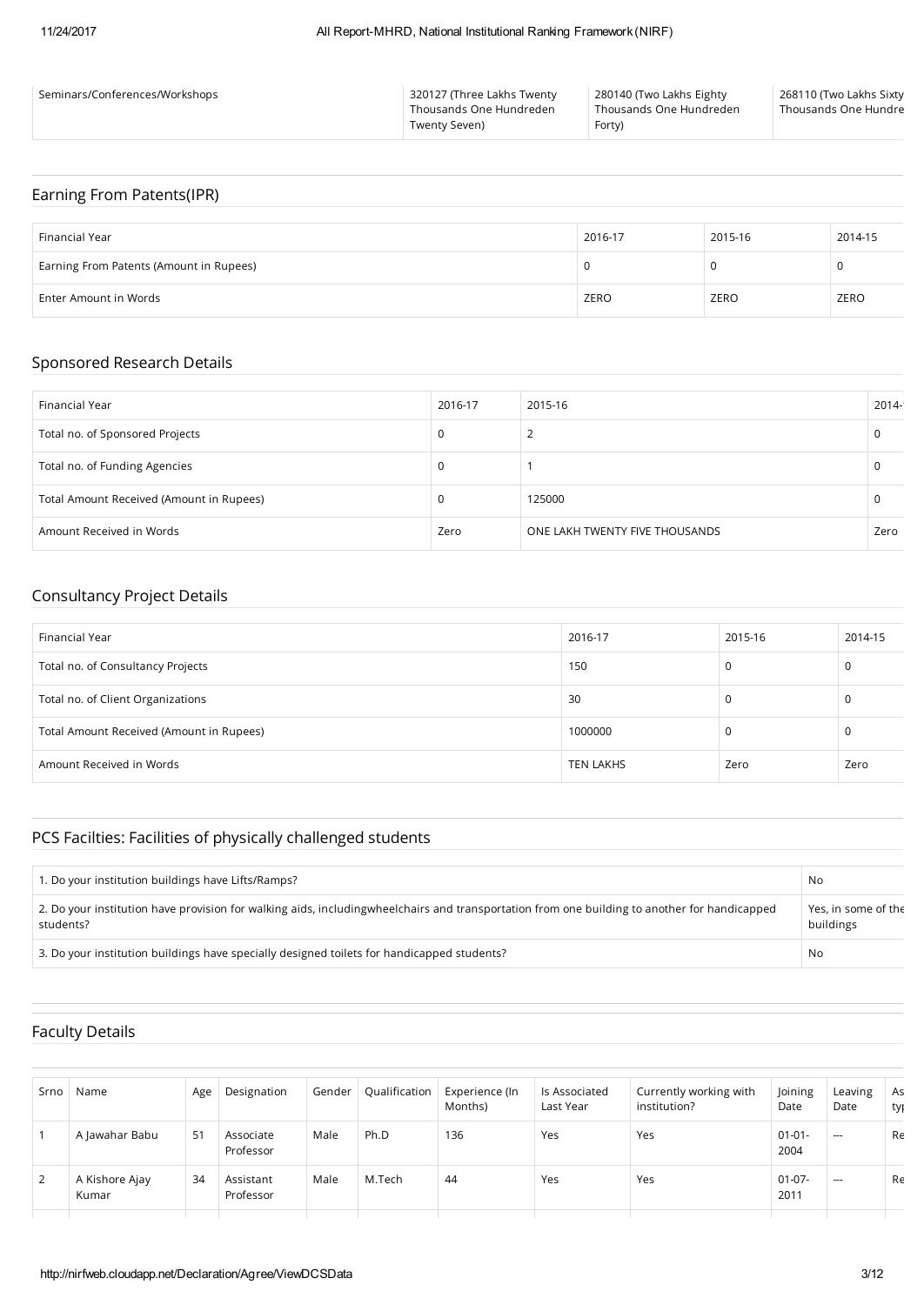| 3              | <b>B</b> Gouri          | 32 | Assistant<br>Professor | Female | M.Tech | 136 | Yes | Yes | 26-06-<br>2006      |                          | $\mathsf{Re}% \left( \mathcal{N}\right) =\mathsf{Re}\left( \mathcal{N}\right)$             |
|----------------|-------------------------|----|------------------------|--------|--------|-----|-----|-----|---------------------|--------------------------|--------------------------------------------------------------------------------------------|
| 4              | B Leela Padmavathi      | 34 | Assistant<br>Professor | Female | M.Tech | 136 | Yes | Yes | 26-06-<br>2006      | ---                      | Re                                                                                         |
| 5              | B Peda Narayana         | 35 | Assistant<br>Professor | Male   | M.Tech | 130 | Yes | Yes | $11 - 12 -$<br>2006 | ---                      | Re                                                                                         |
| 6              | B Subba Rayudu          | 28 | Assistant<br>Professor | Male   | M.Tech | 44  | Yes | Yes | $01-07-$<br>2011    | $\overline{\phantom{a}}$ | Re                                                                                         |
| $\overline{7}$ | B Subbarayudu           | 29 | Assistant<br>Professor | Male   | M.Tech | 85  | Yes | Yes | $11 - 10 -$<br>2010 | ---                      | Re                                                                                         |
| 8              | C Nagaraja              | 48 | Assistant<br>Professor | Male   | M.Tech | 215 | Yes | Yes | $14 - 12 -$<br>2000 | ---                      | Re                                                                                         |
| 9              | D Ravikanth             | 46 | Associate<br>Professor | Male   | Ph.D   | 236 | Yes | Yes | 25-02-<br>1998      | $\overline{\phantom{a}}$ | $\mathsf{Re}% \left( \mathcal{N}\right) =\mathsf{Re}\left( \mathcal{N}^{\otimes n}\right)$ |
| 10             | G Nagendra Babu         | 33 | Assistant<br>Professor | Male   | M.Tech | 134 | Yes | Yes | 26-08-<br>2006      | ---                      | Re                                                                                         |
| 11             | K Rajagopal             | 57 | Professor              | Male   | Ph.D   | 406 | Yes | Yes | $08-12-$<br>1984    | ---                      | Re                                                                                         |
| 12             | K Sreenivasa Rao        | 39 | Associate<br>Professor | Male   | M.Tech | 160 | Yes | Yes | $30 - 06 -$<br>2004 | ---                      | Re                                                                                         |
| 13             | K Suresh Kumar          | 48 | Associate<br>Professor | Male   | M.Tech | 267 | Yes | Yes | $02 - 08 -$<br>1995 | ---                      | Re                                                                                         |
| 14             | K Venkata<br>Subbaiah   | 44 | Associate<br>Professor | Male   | M.Tech | 219 | Yes | Yes | $31 - 07 -$<br>1998 | $\overline{\phantom{a}}$ | Re                                                                                         |
| 15             | Kavitha Jackleen        | 39 | Assistant<br>Professor | Female | M.Tech | 75  | No  | No  | $18 - 12 -$<br>2006 | 18-03-<br>2013           | Re                                                                                         |
| 16             | M Mohan Reddy           | 39 | Assistant<br>Professor | Male   | M.Tech | 193 | Yes | Yes | 20-09-<br>2001      | ÷,                       | Re                                                                                         |
| 17             | M Sreenivasulu          | 49 | Professor              | Male   | Ph.D   | 300 | Yes | Yes | $09-11-$<br>1992    | $\overline{\phantom{a}}$ | Re                                                                                         |
| 18             | M Purushothama<br>Reddy | 30 | Assistant<br>Professor | Male   | M.Tech | 62  | Yes | Yes | 13-09-<br>2012      |                          | Re                                                                                         |
| 19             | M V Varalakshmi         | 36 | Assistant<br>Professor | Female | M.Tech | 96  | No  | No  | $07-07-$<br>2005    | $01 - 06 -$<br>2013      | Re                                                                                         |
| 20             | P Sreenivas             | 40 | Assistant<br>Professor | Male   | M.Tech | 160 | Yes | Yes | $02-07-$<br>2004    | ÷,                       | Re                                                                                         |
| 21             | R Ramakrishna<br>Reddy  | 51 | Associate<br>Professor | Male   | M.Tech | 250 | Yes | Yes | $19-12-$<br>1996    | $\overline{\phantom{a}}$ | Re                                                                                         |
| 22             | S Manasa Madhuri        | 30 | Assistant<br>Professor | Female | M.Tech | 109 | Yes | Yes | $01 - 10 -$<br>2008 | $\overline{\phantom{a}}$ | Re                                                                                         |
| 23             | S Ramamohan<br>Reddy    | 28 | Assistant<br>Professor | Male   | M.Tech | 74  | Yes | Yes | 24-08-<br>2011      | $\overline{\phantom{a}}$ | Re                                                                                         |
| 24             | S Vijaya Kumar          | 48 | Assistant<br>Professor | Male   | M.Tech | 136 | Yes | Yes | $02 - 07 -$<br>2007 |                          | Re                                                                                         |
| 25             | T V V S N Murthy        | 57 | Associate<br>Professor | Male   | M.Tech | 398 | Yes | Yes | 13-08-<br>1984      | $\overline{\phantom{a}}$ | Re                                                                                         |
| 26             | V Lokeswara Reddy       | 42 | Associate<br>Professor | Male   | Ph.D   | 190 | Yes | Yes | $02 - 01 -$<br>2002 | ---                      | Re                                                                                         |
| 27             | V S Srinivasa<br>Murthy | 52 | Professor              | Male   | Ph.D   | 328 | Yes | Yes | $06-07-$<br>1990    | $\overline{\phantom{a}}$ | Re                                                                                         |
| 28             | A Anand Rao             | 42 | Assistant              | Male   | M.A    | 116 | Yes | Yes | 29-02-              | $\overline{\phantom{a}}$ | Re                                                                                         |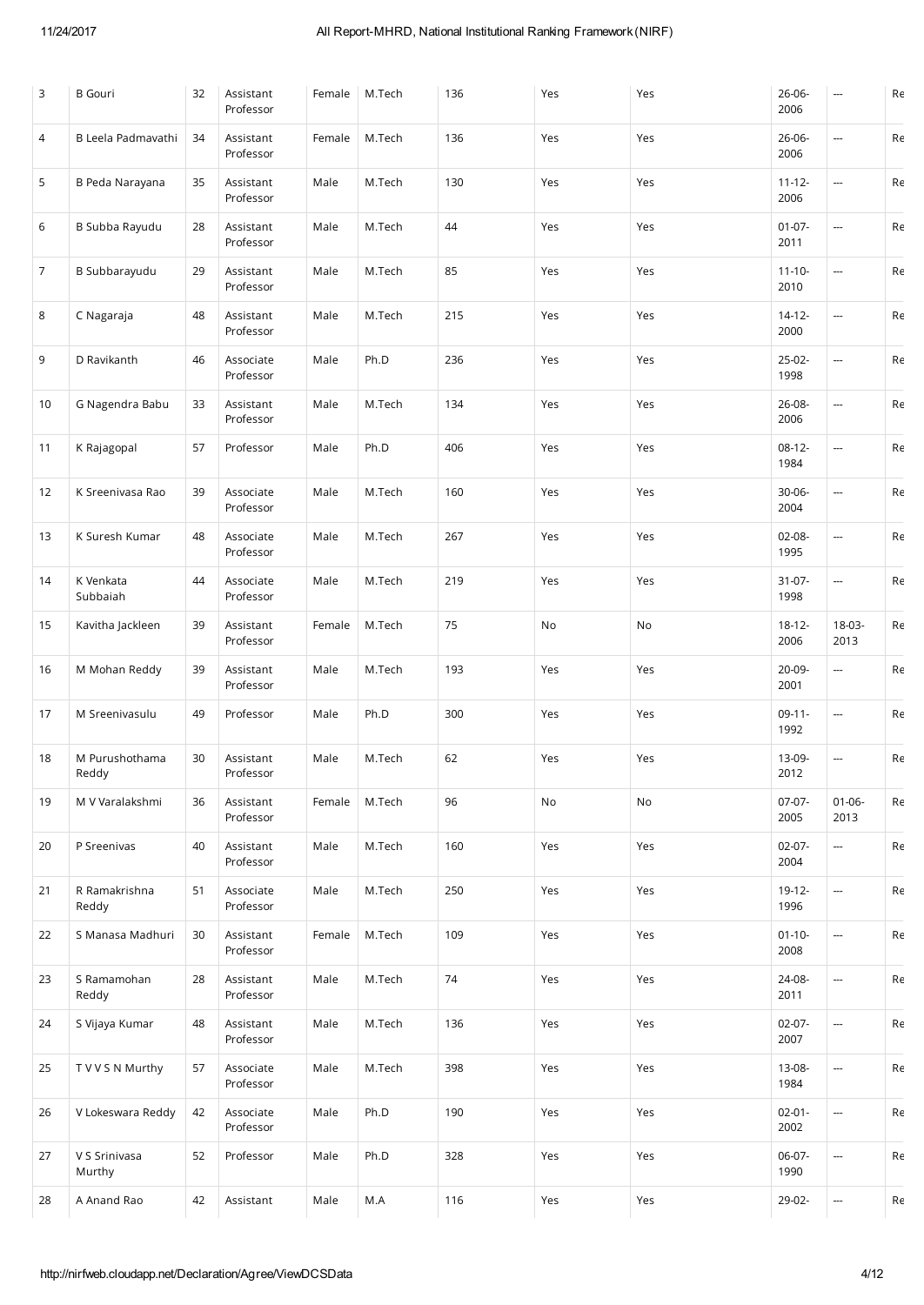|    |                                 |    | Professor              |        |        |                |     |     | 2008                |                          |    |
|----|---------------------------------|----|------------------------|--------|--------|----------------|-----|-----|---------------------|--------------------------|----|
| 29 | A Aparna                        | 33 | Assistant<br>Professor | Female | M.Tech | 85             | Yes | Yes | $12 - 10 -$<br>2010 | ÷,                       | Re |
| 30 | A Hari Krishna                  | 33 | Assistant<br>Professor | Male   | M.Tech | 124            | Yes | Yes | $02 - 07 -$<br>2007 | ---                      | Re |
| 31 | A Haritha                       | 33 | Assistant<br>Professor | Female | M.Tech | 130            | Yes | Yes | $11 - 12 -$<br>2006 | ---                      | Re |
| 32 | A Hima Bindu                    | 29 | Assistant<br>Professor | Female | M.Tech | 64             | Yes | Yes | $21 - 06 -$<br>2012 | ---                      | Re |
| 33 | A Sreekanth Reddy               | 31 | Assistant<br>Professor | Male   | M.Tech | 85             | Yes | Yes | $11 - 10 -$<br>2010 | ÷,                       | Re |
| 34 | A Valli Basha                   | 37 | Assistant<br>Professor | Male   | M.Tech | 171            | Yes | Yes | $11-07-$<br>2005    | $\overline{\phantom{a}}$ | Re |
| 35 | A Mohan                         | 55 | Professor              | Male   | M.Tech | 376            | Yes | Yes | 24-07-<br>1986      | ---                      | Re |
| 36 | <b>B</b> Dilip<br>Chakravarthi  | 33 | Assistant<br>Professor | Male   | M.Tech | 86             | Yes | Yes | 08-02-<br>2008      | ---                      | Re |
| 37 | B Jyothsna                      | 27 | Assistant<br>Professor | Female | M.Tech | 76             | Yes | Yes | $02 - 07 -$<br>2011 |                          | Re |
| 38 | <b>B Manorama Devi</b>          | 34 | Assistant<br>Professor | Female | M.Tech | 146            | Yes | Yes | 24-08-<br>2005      | ---                      | Re |
| 39 | <b>B Mythili Devi</b>           | 40 | Assistant<br>Professor | Female | M.Tech | 72             | No  | No  | 25-06-<br>2008      | 09-06-<br>2014           | Re |
| 40 | <b>B</b> Ramabhupal<br>Reddy    | 55 | Associate<br>Professor | Male   | Ph.D   | 334            | Yes | Yes | $18 - 12 -$<br>1989 | ---                      | Re |
| 41 | <b>B</b> Sagarika               | 26 | Assistant<br>Professor | Female | M.Tech | 61             | Yes | Yes | 27-09-<br>2012      | ÷,                       | Re |
| 42 | <b>B Sandeep Kumar</b><br>Reddy | 31 | Assistant<br>Professor | Male   | M.Tech | 29             | Yes | Yes | $01 - 06 -$<br>2015 | $\overline{\phantom{a}}$ | Re |
| 43 | <b>B</b> Srihari                | 43 | Assistant<br>Professor | Male   | M.Tech | 111            | Yes | Yes | 13-08-<br>2008      | ---                      | Re |
| 44 | <b>B</b> Swetha                 | 29 | Assistant<br>Professor | Female | M.Tech | 64             | Yes | Yes | 25-06-<br>2012      | --                       | Re |
| 45 | B Vahidarahiman<br>Banu         | 29 | Assistant<br>Professor | Female | M.Sc.  | 74             | Yes | Yes | 24-08-<br>2011      | ---                      | Re |
| 46 | <b>B</b> Veerasankar            | 33 | Assistant<br>Professor | Male   | M.Sc.  | 108            | Yes | Yes | $16-10-$<br>2008    | ---                      | Re |
| 47 | <b>B</b> Venkata<br>Nagajyothi  | 30 | Assistant<br>Professor | Female | M.Tech | 62             | Yes | Yes | 02-09-<br>2012      | ---                      | Re |
| 48 | <b>B</b> Vineela                | 36 | Assistant<br>Professor | Female | M.Tech | 132            | No  | No  | 16-09-<br>2004      | 24-09-<br>2014           | Re |
| 49 | <b>BD</b> Raveendra<br>Babu     | 28 | Assistant<br>Professor | Male   | M.Tech | 45             | Yes | Yes | 06-02-<br>2014      | ---                      | Re |
| 50 | <b>B Dilip Kumar</b>            | 29 | Assistant<br>Professor | Male   | M.Tech | $44\,$         | Yes | Yes | $01 - 07 -$<br>2011 | ÷,                       | Re |
| 51 | <b>B</b> Moulichandra           | 34 | Assistant<br>Professor | Male   | Ph.D   | 124            | No  | No  | 28-08-<br>2005      | 25-04-<br>2016           | Re |
| 52 | <b>B SRAVANI</b>                | 23 | Assistant<br>Professor | Female | M.Tech | $\overline{4}$ | No  | Yes | 29-06-<br>2017      | $\overline{\phantom{a}}$ | Re |
| 53 | B Veera Mounika                 | 26 | Assistant<br>Professor | Female | M.Tech | $13$           | No  | Yes | $11 - 07 -$<br>2016 | $\overline{\phantom{a}}$ | Re |
|    |                                 |    |                        |        |        |                |     |     |                     |                          |    |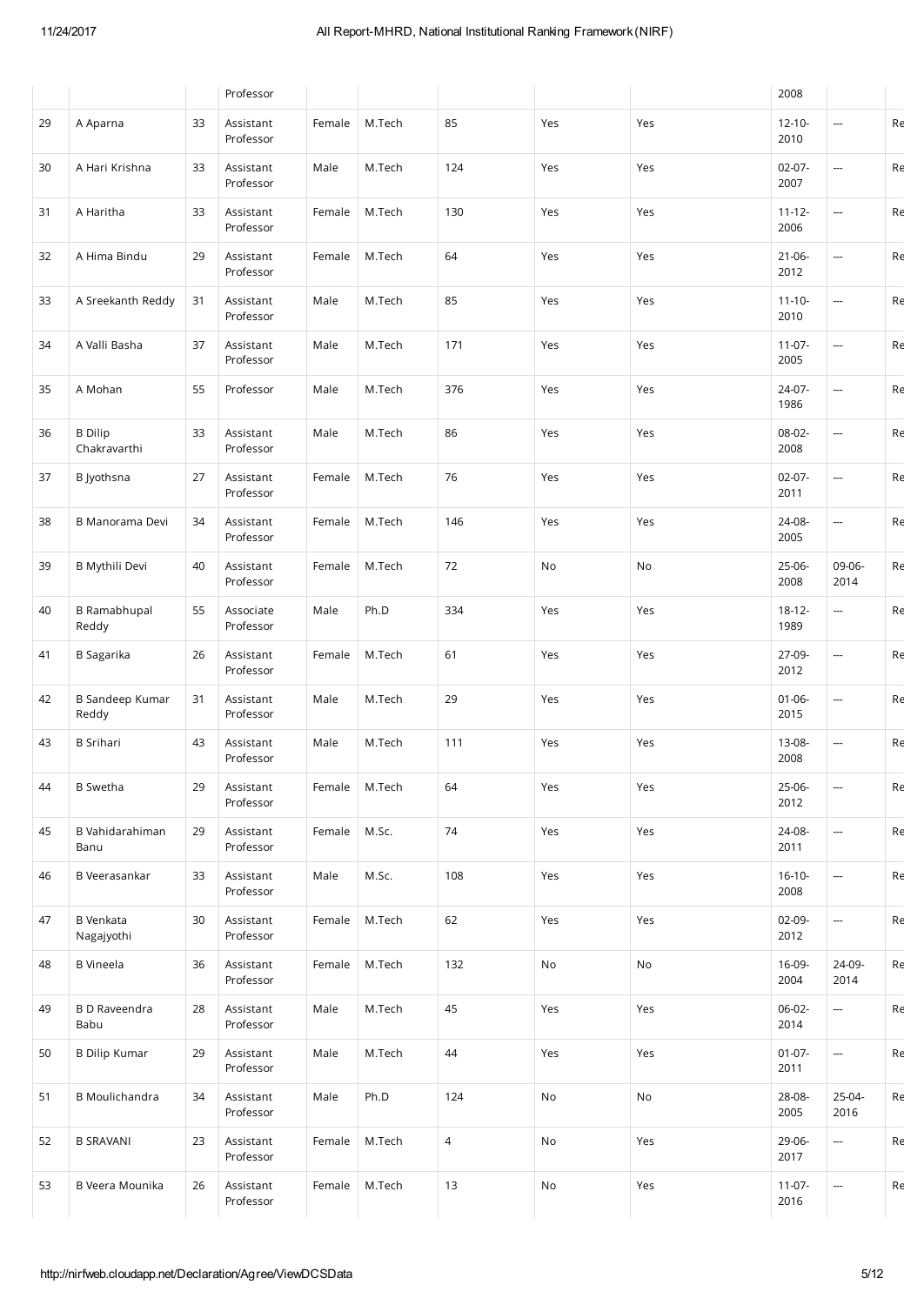| 54 | C Aruna Bala            | 43 | Assistant<br>Professor | Female | M.Tech  | 235 | No  | No  | $17-10-$<br>1996    | 22-05-<br>2015           | Re |
|----|-------------------------|----|------------------------|--------|---------|-----|-----|-----|---------------------|--------------------------|----|
| 55 | C Kiran Kumar           | 30 | Assistant<br>Professor | Male   | M.Tech  | 76  | Yes | Yes | $08-12-$<br>2008    | ---                      | Re |
| 56 | C Blessy                | 25 | Assistant<br>Professor | Female | M.Tech  | 13  | No  | Yes | $11-07-$<br>2016    | --                       | Re |
| 57 | C FAKRUNNISSA           | 24 | Assistant<br>Professor | Female | M.Tech  | 15  | Yes | Yes | 18-07-<br>2016      | $\hspace{0.05cm} \cdots$ | Re |
| 58 | C G Revathi             | 29 | Assistant<br>Professor | Female | M.Tech  | 76  | Yes | Yes | $01 - 07 -$<br>2011 | ---                      | Re |
| 59 | C N Arpitha             | 46 | Associate<br>Professor | Female | M.Tech  | 255 | Yes | Yes | $22 - 07 -$<br>1996 | ---                      | Re |
| 60 | C Praveena              | 29 | Assistant<br>Professor | Female | M.Tech  | 72  | Yes | Yes | 06-02-<br>2009      | $\hspace{0.05cm} \cdots$ | Re |
| 61 | D Madhusudhan           | 28 | Assistant<br>Professor | Male   | M.Tech  | 58  | Yes | Yes | $28-12-$<br>2012    |                          | Re |
| 62 | D Merwin Rajesh         | 27 | Assistant<br>Professor | Male   | M.Tech  | 48  | Yes | Yes | $21 - 10 -$<br>2013 | ---                      | Re |
| 63 | D Muneendra             | 31 | Assistant<br>Professor | Male   | M.Tech  | 68  | No  | Yes | $03-07-$<br>2008    | ---                      | Re |
| 64 | D Sreenivasulu<br>Reddy | 36 | Assistant<br>Professor | Male   | M.Tech  | 135 | Yes | Yes | $01 - 07 -$<br>2004 | ---                      | Re |
| 65 | G Ameerjan              | 29 | Assistant<br>Professor | Female | M.Tech  | 74  | Yes | Yes | 14-09-<br>2011      | $\hspace{0.05cm} \cdots$ | Re |
| 66 | G Anusha                | 33 | Assistant<br>Professor | Female | M.Tech  | 76  | Yes | Yes | $28-10-$<br>2008    | ---                      | Re |
| 67 | G Hussain Basha         | 29 | Assistant<br>Professor | Male   | M.Tech  | 26  | Yes | Yes | 15-09-<br>2015      | ---                      | Re |
| 68 | G Madhu Maraiah         | 26 | Assistant<br>Professor | Male   | M.Tech  | 52  | Yes | Yes | 05-07-<br>2013      | ---                      | Re |
| 69 | G Radha                 | 38 | Assistant<br>Professor | Female | M.Sc.   | 156 | Yes | Yes | $18-10-$<br>2004    | --                       | Re |
| 70 | G Rajendran             | 64 | Professor              | Male   | Ph.D    | 406 | No  | Yes | $03 - 01 -$<br>1983 | $\overline{\phantom{a}}$ | Re |
| 71 | G S Sreedhar            | 44 | Professor              | Male   | Ph.D    | 212 | Yes | Yes | 24-07-<br>1997      | ---                      | Re |
| 72 | G Sailaja               | 30 | Assistant<br>Professor | Female | M.Tech  | 48  | Yes | Yes | $19-10-$<br>2013    | ---                      | Re |
| 73 | G Sanjeeva Rayudu       | 33 | Assistant<br>Professor | Male   | M.Tech  | 111 | Yes | Yes | $07-07-$<br>2008    | ---                      | Re |
| 74 | G Siva Kumar<br>Reddy   | 27 | Assistant<br>Professor | Male   | M.Tech  | 36  | Yes | Yes | $25-10-$<br>2014    | $\overline{\phantom{a}}$ | Re |
| 75 | G Sreedhar              | 39 | Assistant<br>Professor | Male   | M. Phil | 145 | Yes | Yes | $03-10-$<br>2005    | ÷,                       | Re |
| 76 | G Suneel Kumar          | 33 | Assistant<br>Professor | Male   | M.Tech  | 123 | Yes | Yes | 04-08-<br>2007      | ---                      | Re |
| 77 | G B R Hima Bindu        | 30 | Assistant<br>Professor | Female | M.Tech  | 23  | No  | No  | 28-09-<br>2011      | 23-08-<br>2013           | Re |
| 78 | G Hemalatha             | 41 | Associate<br>Professor | Female | Ph.D    | 231 | Yes | Yes | 29-07-<br>1998      | $\overline{\phantom{a}}$ | Re |
|    |                         |    |                        |        |         |     |     |     |                     |                          |    |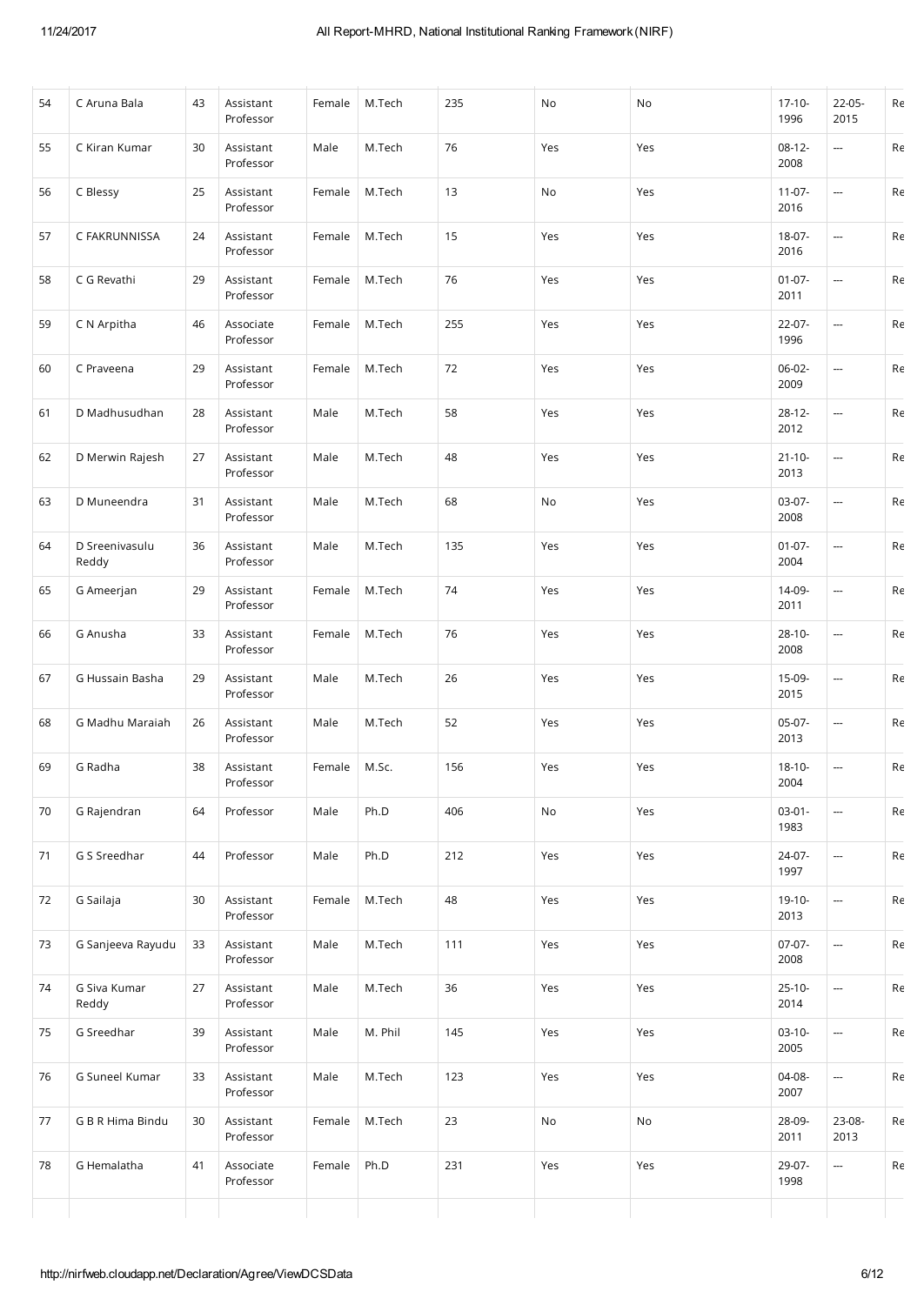| 79  | G Sreenivasa Reddy   | 48 | Professor              | Male   | Ph.D    | 136 | Yes | Yes | 30-06-<br>2006      | ---                      | $\mathsf{Re}% \left( \mathcal{N}\right) =\mathsf{Re}\left( \mathcal{N}\right)$             |
|-----|----------------------|----|------------------------|--------|---------|-----|-----|-----|---------------------|--------------------------|--------------------------------------------------------------------------------------------|
| 80  | I Sreevani           | 44 | Assistant<br>Professor | Female | Ph.D    | 204 | Yes | Yes | $01 - 11 -$<br>2000 | ---                      | $\mathsf{Re}% \left( \mathcal{N}\right) =\mathsf{Re}\left( \mathcal{N}^{\otimes n}\right)$ |
| 81  | J Balaji             | 40 | Assistant<br>Professor | Male   | M.Tech  | 26  | Yes | Yes | 15-09-<br>2015      | ---                      | Re                                                                                         |
| 82  | J Kishore            | 31 | Assistant<br>Professor | Male   | M.Tech  | 98  | Yes | Yes | 24-08-<br>2009      | ---                      | Re                                                                                         |
| 83  | J Kishore Babu       | 26 | Assistant<br>Professor | Male   | M.Tech  | 26  | Yes | Yes | 28-07-<br>2015      | ÷,                       | Re                                                                                         |
| 84  | J Manohar            | 26 | Assistant<br>Professor | Male   | M.Tech  | 26  | Yes | Yes | 28-07-<br>2015      | ---                      | Re                                                                                         |
| 85  | J Silpa              | 37 | Assistant<br>Professor | Female | M.Tech  | 45  | No  | No  | 14-09-<br>2010      | $12 - 05 -$<br>2014      | Re                                                                                         |
| 86  | J Sreenivasa Reddy   | 33 | Assistant<br>Professor | Male   | M.Tech  | 76  | Yes | Yes | $01 - 07 -$<br>2011 | $\overline{\phantom{a}}$ | Re                                                                                         |
| 87  | J Suresh Babu        | 32 | Assistant<br>Professor | Male   | M.Tech  | 135 | Yes | Yes | 25-07-<br>2007      |                          | Re                                                                                         |
| 88  | James Bhaskar        | 48 | Assistant<br>Professor | Male   | M.Tech  | 243 | Yes | Yes | $22-07-$<br>1997    | ---                      | $\mathsf{Re}% \left( \mathcal{N}\right) =\mathsf{Re}\left( \mathcal{N}^{\otimes n}\right)$ |
| 89  | K Bharathi           | 30 | Assistant<br>Professor | Female | M.Sc.   | 34  | Yes | Yes | $18 - 12 -$<br>2014 | ---                      | Re                                                                                         |
| 90  | K Divya Lakshmi      | 27 | Assistant<br>Professor | Female | M.Tech  | 28  | Yes | Yes | 03-07-<br>2015      | $\overline{\phantom{a}}$ | Re                                                                                         |
| 91  | K Eswara Reddy       | 39 | Assistant<br>Professor | Male   | M. Phil | 61  | Yes | Yes | $05-10-$<br>2012    | ÷,                       | Re                                                                                         |
| 92  | K Geethavani         | 30 | Assistant<br>Professor | Female | M.Tech  | 97  | Yes | Yes | $01 - 10 -$<br>2009 | ---                      | Re                                                                                         |
| 93  | K Giridhar           | 28 | Assistant<br>Professor | Male   | M.Tech  | 52  | Yes | Yes | 05-07-<br>2013      | ---                      | Re                                                                                         |
| 94  | K Gopinath           | 41 | Associate<br>Professor | Male   | M.Tech  | 160 | Yes | Yes | 05-07-<br>2004      | ---                      | Re                                                                                         |
| 95  | K Jyothsna           | 25 | Assistant<br>Professor | Female | M.Tech  | 25  | Yes | Yes | $08-10-$<br>2015    | ---                      | Re                                                                                         |
| 96  | K Khasimpeera        | 33 | Assistant<br>Professor | Male   | M.COM   | 58  | Yes | Yes | $12 - 12 -$<br>2012 | $\overline{\phantom{a}}$ | Re                                                                                         |
| 97  | K MD Jabiullah       | 30 | Assistant<br>Professor | Male   | M.Tech  | 28  | Yes | Yes | $01-07-$<br>2015    | ---                      | Re                                                                                         |
| 98  | K Niveditha          | 27 | Assistant<br>Professor | Female | M.Tech  | 74  | Yes | Yes | $02-09-$<br>2011    | ---                      | Re                                                                                         |
| 99  | K Pavan Kumar        | 33 | Assistant<br>Professor | Male   | M.Tech  | 130 | Yes | Yes | $06-12-$<br>2006    |                          | Re                                                                                         |
| 100 | K Pratibha           | 26 | Assistant<br>Professor | Female | M.Tech  | 36  | Yes | Yes | $20-10-$<br>2014    | ---                      | Re                                                                                         |
| 101 | K Ramesh Rao         | 44 | Assistant<br>Professor | Male   | M.A     | 97  | Yes | Yes | $01 - 10 -$<br>2009 | ---                      | Re                                                                                         |
| 102 | K Shobha Rani        | 29 | Assistant<br>Professor | Female | M.Tech  | 48  | Yes | Yes | $21 - 10 -$<br>2013 | $\overline{\phantom{a}}$ | Re                                                                                         |
| 103 | K Sudershan<br>Kumar | 49 | Assistant<br>Professor | Male   | M.Tech  | 28  | Yes | Yes | $01 - 07 -$<br>2015 |                          | Re                                                                                         |
| 104 | K Sujitha            | 29 | Assistant              | Female | M.Tech  | 54  | Yes | Yes | $11 - 10 -$         | ---                      | Re                                                                                         |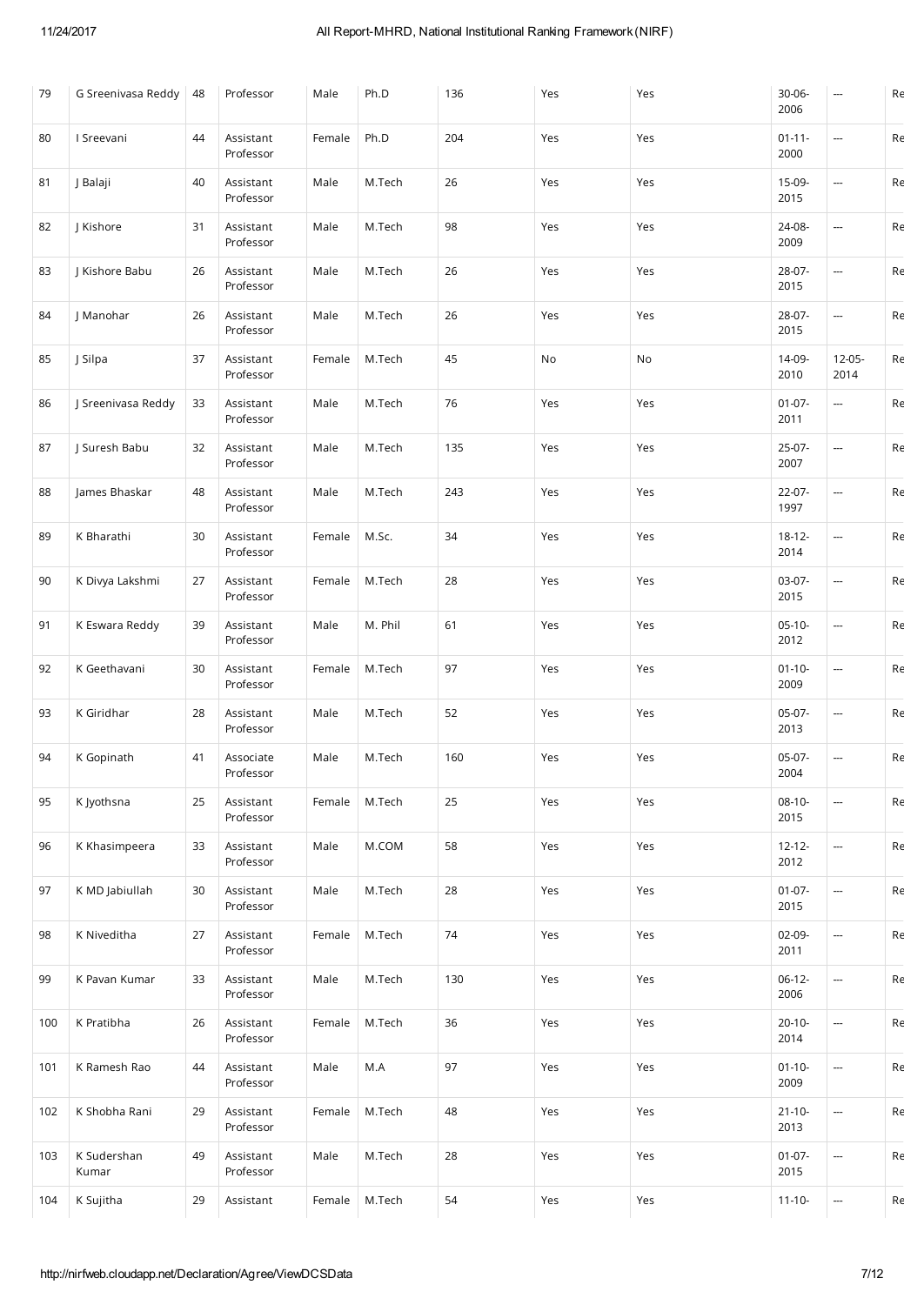|     |                           |    | Professor              |        |        |                |     |     | 2010                |                          |    |
|-----|---------------------------|----|------------------------|--------|--------|----------------|-----|-----|---------------------|--------------------------|----|
| 105 | K Vijaya Bhaskar<br>Reddy | 43 | Assistant<br>Professor | Male   | M.A    | 61             | Yes | Yes | $03-10-$<br>2012    |                          | Re |
| 106 | K Vinayaka Raja           | 39 | Assistant<br>Professor | Male   | M.Tech | 160            | Yes | Yes | $02 - 07 -$<br>2004 | ---                      | Re |
| 107 | K Amaresh                 | 45 | Associate<br>Professor | Male   | Ph.D   | 187            | Yes | Yes | 30-06-<br>2004      |                          | Re |
| 108 | K B Pullamma              | 34 | Assistant<br>Professor | Female | M.Tech | 44             | Yes | Yes | 17-02-<br>2014      | $\overline{\phantom{a}}$ | Re |
| 109 | K J Pillai                | 62 | Professor              | Male   | Ph.D   | 309            | No  | No  | 03-07-<br>1989      | $03-07-$<br>2015         | Re |
| 110 | K Kalyan Kumar            | 34 | Assistant<br>Professor | Male   | M.Tech | 150            | Yes | Yes | $01 - 12 -$<br>2006 | $\overline{\phantom{a}}$ | Re |
| 111 | K Raja Sekhar             | 53 | Professor              | Male   | Ph.D   | 333            | No  | No  | $11-07-$<br>1988    | 30-04-<br>2013           | Re |
| 112 | K Rama Mohan<br>Reddy     | 45 | Associate<br>Professor | Male   | M.Tech | 206            | Yes | No  | $08-10-$<br>2001    | 18-05-<br>2016           | Re |
| 113 | K S N Reddy               | 61 | Professor              | Male   | M.Tech | 423            | Yes | Yes | $21 - 07 -$<br>1982 |                          | Re |
| 114 | K Sudhakar Reddy          | 41 | Assistant<br>Professor | Male   | M.Tech | 72             | Yes | Yes | $04-02-$<br>2009    | ---                      | Re |
| 115 | K SUSHMITHA               | 32 | Assistant<br>Professor | Female | Ph.D   | $\overline{4}$ | No  | Yes | $05-07-$<br>2017    |                          | Re |
| 116 | K Vaishali                | 33 | Assistant<br>Professor | Female | M.Tech | 67             | Yes | Yes | 23-07-<br>2009      | ---                      | Re |
| 117 | K VENKATA<br>RAMANA       | 32 | Assistant<br>Professor | Male   | Ph.D   | $\mathbf{1}$   | No  | Yes | 22-09-<br>2017      | ---                      | Re |
| 118 | L Titus                   | 32 | Assistant<br>Professor | Male   | M.Tech | 39             | Yes | Yes | $16-07-$<br>2014    |                          | Re |
| 119 | L Maruthi                 | 30 | Assistant<br>Professor | Female | M.Tech | 104            | Yes | Yes | 06-02-<br>2009      | ---                      | Re |
| 120 | L Venkata Siva<br>Reddy   | 30 | Assistant<br>Professor | Male   | M.Tech | 96             | Yes | Yes | $07-10-$<br>2009    |                          | Re |
| 121 | M Arun Jyothi             | 28 | Assistant<br>Professor | Female | M.Tech | 62             | Yes | Yes | 24-08-<br>2012      | ---                      | Re |
| 122 | M Chinna<br>Sanjeevaiah   | 35 | Assistant<br>Professor | Male   | M.COM  | 76             | Yes | Yes | $01 - 07 -$<br>2011 | ---                      | Re |
| 123 | M Ganga Devi              | 30 | Assistant<br>Professor | Female | M.Tech | 48             | Yes | Yes | $19-10-$<br>2013    | <b></b>                  | Re |
| 124 | M Jyotheeswari            | 27 | Assistant<br>Professor | Female | M.Tech | 25             | Yes | Yes | $07-10-$<br>2015    | ---                      | Re |
| 125 | M Lakshmi<br>Narayana     | 32 | Assistant<br>Professor | Male   | M.Tech | 64             | Yes | Yes | $04-07-$<br>2012    | ---                      | Re |
| 126 | M Mary Jasmine            | 28 | Assistant<br>Professor | Female | M.Sc.  | 48             | Yes | Yes | $19-10-$<br>2013    | ---                      | Re |
| 127 | M Prabhakar               | 43 | Assistant<br>Professor | Male   | M.Tech | 188            | Yes | Yes | $21 - 02 -$<br>2008 | $\overline{a}$           | Re |
| 128 | M Ramamurthy<br>Naik      | 36 | Assistant<br>Professor | Male   | M.Tech | 124            | Yes | Yes | 29-06-<br>2007      | ---                      | Re |
| 129 | M Ravisankar<br>Reddy     | 35 | Assistant<br>Professor | Male   | M.Tech | 48             | Yes | Yes | $17 - 10 -$<br>2013 | ---                      | Re |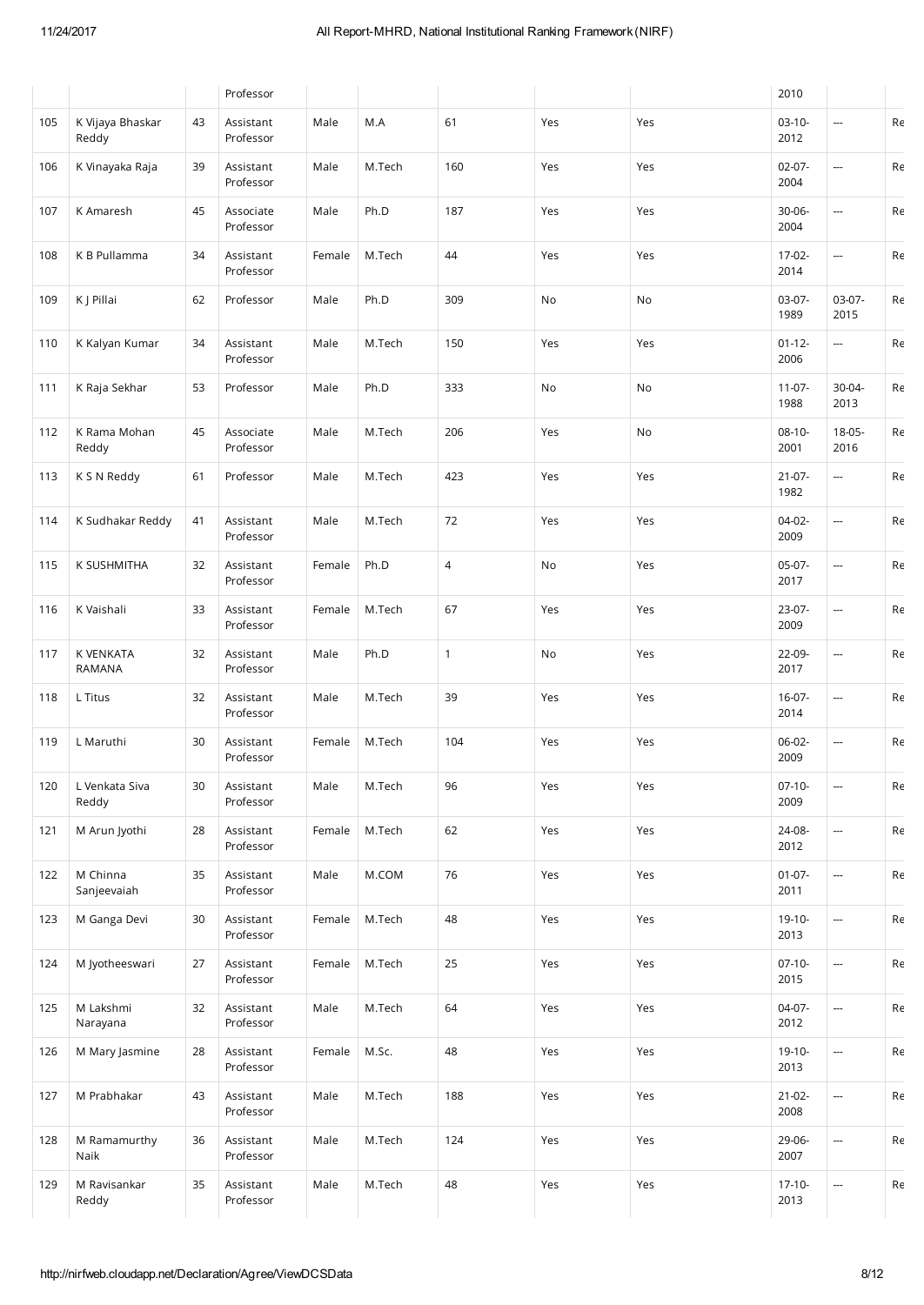| 130 | M Swetha               | 30 | Assistant<br>Professor | Female      | Ph.D       | 37  | Yes | Yes | 25-09-<br>2014      | ---                      | Re |
|-----|------------------------|----|------------------------|-------------|------------|-----|-----|-----|---------------------|--------------------------|----|
| 131 | M Bhaskar Reddy        | 43 | Associate<br>Professor | Male        | M.Tech     | 219 | Yes | Yes | 19-07-<br>1999      |                          | Re |
| 132 | M D V Satya<br>Swaroop | 26 | Assistant<br>Professor | Male        | M.Tech     | 28  | Yes | Yes | $03-07-$<br>2015    | ---                      | Re |
| 133 | M Mohan                | 33 | Assistant<br>Professor | Male        | M.Tech     | 79  | Yes | Yes | 18-03-<br>2011      | ---                      | Re |
| 134 | M Sugunatha<br>Reddy   | 60 | Associate<br>Professor | Male        | Ph.D       | 387 | Yes | Yes | $16-07-$<br>1984    |                          | Re |
| 135 | M V Rathnamma          | 32 | Assistant<br>Professor | Female      | M.Tech     | 45  | Yes | Yes | 06-02-<br>2014      |                          | Re |
| 136 | M Venkata<br>Narayana  | 40 | Professor              | Male        | Ph.D       | 195 | Yes | Yes | $26 - 07 -$<br>2001 |                          | Re |
| 137 | M Vijaya Lakshmi       | 24 | Assistant<br>Professor | Female      | <b>MBA</b> | 13  | No  | Yes | $11-07-$<br>2016    | ---                      | Re |
| 138 | Md Mahaboob<br>Pasha   | 35 | Assistant<br>Professor | Male        | M.Tech     | 130 | Yes | Yes | $04-12-$<br>2006    |                          | Re |
| 139 | N Nagendra Prasad      | 32 | Assistant<br>Professor | Male        | M.Tech     | 111 | Yes | Yes | $02-07-$<br>2008    |                          | Re |
| 140 | N Prathap Kumar        | 35 | Assistant<br>Professor | Male        | M.Tech     | 103 | Yes | Yes | $12 - 03 -$<br>2009 |                          | Re |
| 141 | N Radha Krishna        | 40 | Assistant<br>Professor | Male        | M.Tech     | 52  | Yes | Yes | 27-06-<br>2013      | ---                      | Re |
| 142 | N Raghunatha<br>Reddy  | 47 | Assistant<br>Professor | Male        | M.A        | 37  | Yes | Yes | 24-09-<br>2014      |                          | Re |
| 143 | N Sharief              | 31 | Assistant<br>Professor | Male        | M.Tech     | 28  | Yes | Yes | $01 - 07 -$<br>2015 |                          | Re |
| 144 | N Sreekanth            | 35 | Associate<br>Professor | Male        | Ph.D       | 136 | Yes | Yes | 26-06-<br>2006      |                          | Re |
| 145 | N Sulochana            | 34 | Assistant<br>Professor | Female Ph.D |            | 37  | Yes | Yes | 25-09-<br>2014      | ---                      | Re |
| 146 | N Suresh Babu          | 33 | Assistant<br>Professor | Male        | M.Tech     | 64  | Yes | Yes | $30 - 06 -$<br>2012 | ---                      | Re |
| 147 | N Amaranatha<br>Reddy  | 34 | Assistant<br>Professor | Male        | M.Tech     | 111 | Yes | Yes | $21-07-$<br>2009    | ---                      | Re |
| 148 | N BHASKARA<br>REDDY    | 52 | Assistant<br>Professor | Male        | M.A        | 305 | Yes | Yes | $27-02-$<br>1992    | ---                      | Re |
| 149 | N J Pramod<br>Dhinakar | 30 | Assistant<br>Professor | Male        | M.Tech     | 13  | No  | Yes | 12-07-<br>2016      | ---                      | Re |
| 150 | N V S Pradeep          | 26 | Assistant<br>Professor | Male        | M.Tech     | 36  | Yes | Yes | $18-10-$<br>2014    | ---                      | Re |
| 151 | O Sulochana            | 28 | Assistant<br>Professor | Female      | M.Tech     | 76  | Yes | Yes | $01 - 07 -$<br>2011 | $\overline{\phantom{a}}$ | Re |
| 152 | P Deepika              | 28 | Assistant<br>Professor | Female      | M.Tech     | 61  | Yes | Yes | 27-09-<br>2012      | ---                      | Re |
| 153 | P Harish               | 27 | Assistant<br>Professor | Male        | M.Tech     | 28  | No  | No  | 19-12-<br>2012      | 30-04-<br>2015           | Re |
| 154 | P John Paul            | 28 | Assistant<br>Professor | Male        | M.Tech     | 61  | Yes | Yes | 26-09-<br>2012      | ---                      | Re |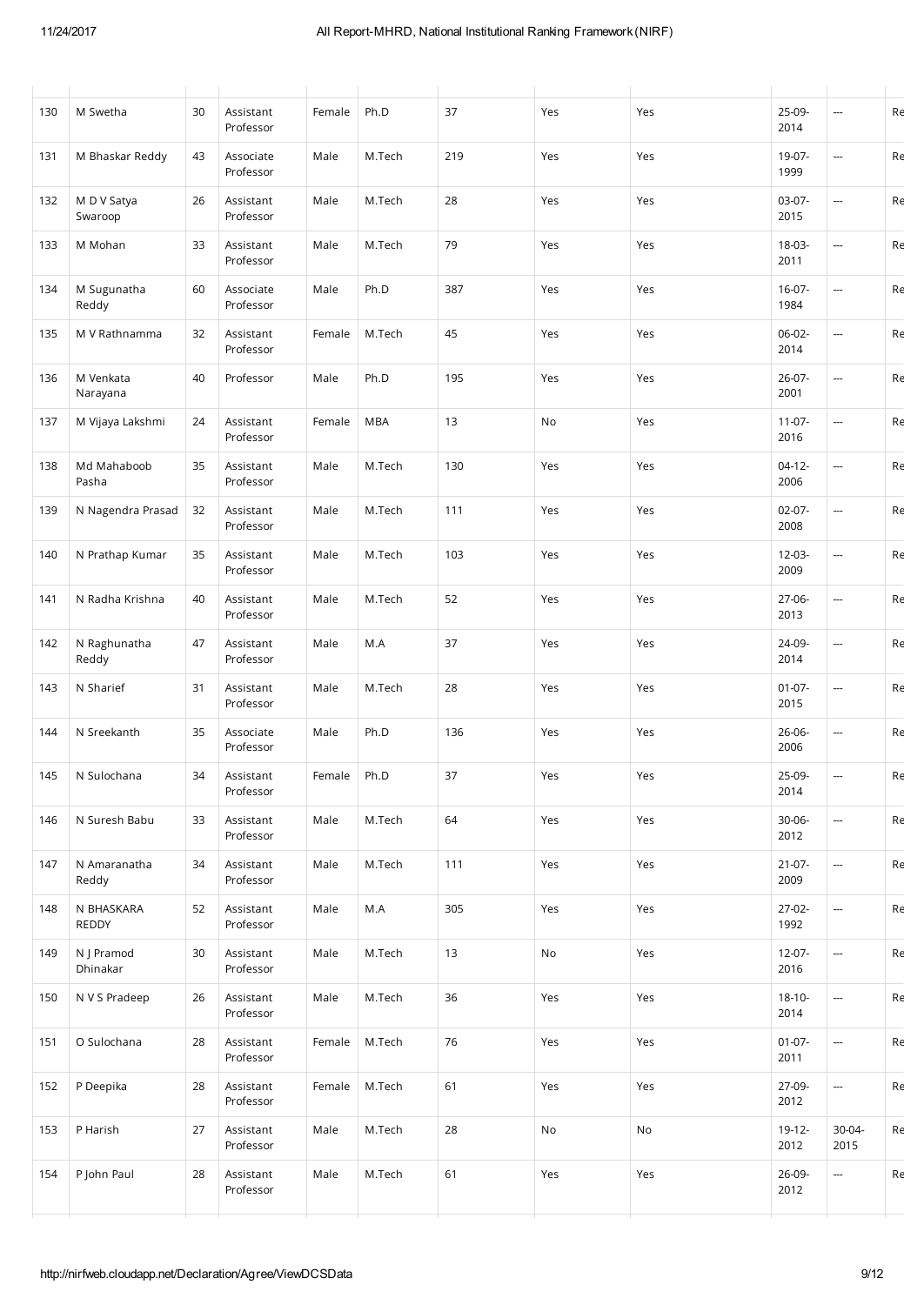| 155 | P Kiran Kumar<br>Reddy          | 31 | Assistant<br>Professor | Male   | M.Tech | 98  | Yes | Yes | 26-08-<br>2009      | ---                      | Re |
|-----|---------------------------------|----|------------------------|--------|--------|-----|-----|-----|---------------------|--------------------------|----|
| 156 | P Krishnateja Yadav             | 28 | Assistant<br>Professor | Male   | M.Tech | 27  | Yes | Yes | $27-07-$<br>2015    | <u></u>                  | Re |
| 157 | P Lalitha                       | 34 | Assistant<br>Professor | Female | M.Tech | 148 | Yes | Yes | $04-07-$<br>2005    | ---                      | Re |
| 158 | P Meghana<br>Santoshi           | 30 | Assistant<br>Professor | Female | M.Tech | 85  | Yes | Yes | $09-10-$<br>2010    | <u></u>                  | Re |
| 159 | P Rajendra Kumar                | 34 | Assistant<br>Professor | Male   | M.Tech | 124 | Yes | Yes | $02 - 07 -$<br>2012 | $\sim$                   | Re |
| 160 | P Srinivasa Reddy               | 30 | Assistant<br>Professor | Male   | M.Tech | 61  | Yes | Yes | $09-10-$<br>2012    | <u></u>                  | Re |
| 161 | P Suresh Praveen<br>Kumar       | 36 | Assistant<br>Professor | Male   | M.Tech | 103 | Yes | Yes | $12 - 03 -$<br>2009 | $\overline{\phantom{a}}$ | Re |
| 162 | P Venkata Ravi<br>Kiran         | 31 | Assistant<br>Professor | Male   | M.Tech | 82  | Yes | Yes | 16-09-<br>2015      | ---                      | Re |
| 163 | P Bhargavi                      | 29 | Assistant<br>Professor | Female | M.Tech | 13  | No  | Yes | $11 - 07 -$<br>2016 | $\sim$                   | Re |
| 164 | P Durga Prasad                  | 36 | Assistant<br>Professor | Male   | M.Tech | 118 | Yes | Yes | $10-12-$<br>2007    |                          | Re |
| 165 | P Gopal                         | 31 | Assistant<br>Professor | Male   | M.Tech | 44  | Yes | Yes | $01 - 07 -$<br>2011 | $\overline{a}$           | Re |
| 166 | P K Chaitanyakanth<br>Reddy     | 36 | Assistant<br>Professor | Male   | M.Tech | 52  | Yes | Yes | 08-07-<br>2013      | ---                      | Re |
| 167 | P Kishore Kumar<br>Reddy        | 33 | Assistant<br>Professor | Male   | M.Tech | 120 | Yes | Yes | 19-10-<br>2009      | ---                      | Re |
| 168 | P Madhusudhan<br>Reddy          | 27 | Assistant<br>Professor | Male   | M.Tech | 46  | Yes | Yes | 15-09-<br>2011      | ---                      | Re |
| 169 | P Meramma                       | 28 | Assistant<br>Professor | Female | M.Tech | 13  | No  | Yes | $11-07-$<br>2016    | ---                      | Re |
| 170 | P Ramya                         | 27 | Assistant<br>Professor | Female | M.Tech | 76  | Yes | Yes | $01 - 07 -$<br>2011 | ---                      | Re |
| 171 | P Sudha                         | 32 | Assistant<br>Professor | Female | M.Tech | 116 | Yes | Yes | $11 - 02 -$<br>2008 | ---                      | Re |
| 172 | P V Madhusudhana                | 41 | Assistant<br>Professor | Male   | M.Tech | 62  | Yes | Yes | 10-09-<br>2012      |                          | Re |
| 173 | P V S Murali<br>Krishna         | 58 | Professor              | Male   | M.Tech | 231 | Yes | Yes | 19-07-<br>2002      | $\overline{a}$           | Re |
| 174 | P V VARA RATHNA<br><b>KUMAR</b> | 25 | Assistant<br>Professor | Male   | M.Tech | 4   | No  | Yes | 29-06-<br>2017      | <u></u>                  | Re |
| 175 | P Venugopal Reddy               | 36 | Assistant<br>Professor | Male   | M.Tech | 147 | Yes | Yes | $07-07-$<br>2005    |                          | Re |
| 176 | R Ramagangi<br>Reddy            | 32 | Assistant<br>Professor | Male   | M.Tech | 39  | Yes | Yes | $16-07-$<br>2014    | <u></u>                  | Re |
| 177 | R Rushula Devi                  | 43 | Assistant<br>Professor | Female | Ph.D   | 52  | Yes | Yes | $23-07-$<br>2013    | <u></u>                  | Re |
| 178 | R MAHESH                        | 26 | Assistant<br>Professor | Male   | M.Tech | 19  | No  | Yes | 29-06-<br>2017      | $\overline{a}$           | Re |
| 179 | R Sravani                       | 28 | Assistant<br>Professor | Female | M.Tech | 87  | Yes | Yes | 08-07-<br>2010      | ---                      | Re |
|     |                                 |    |                        |        |        |     |     |     |                     |                          |    |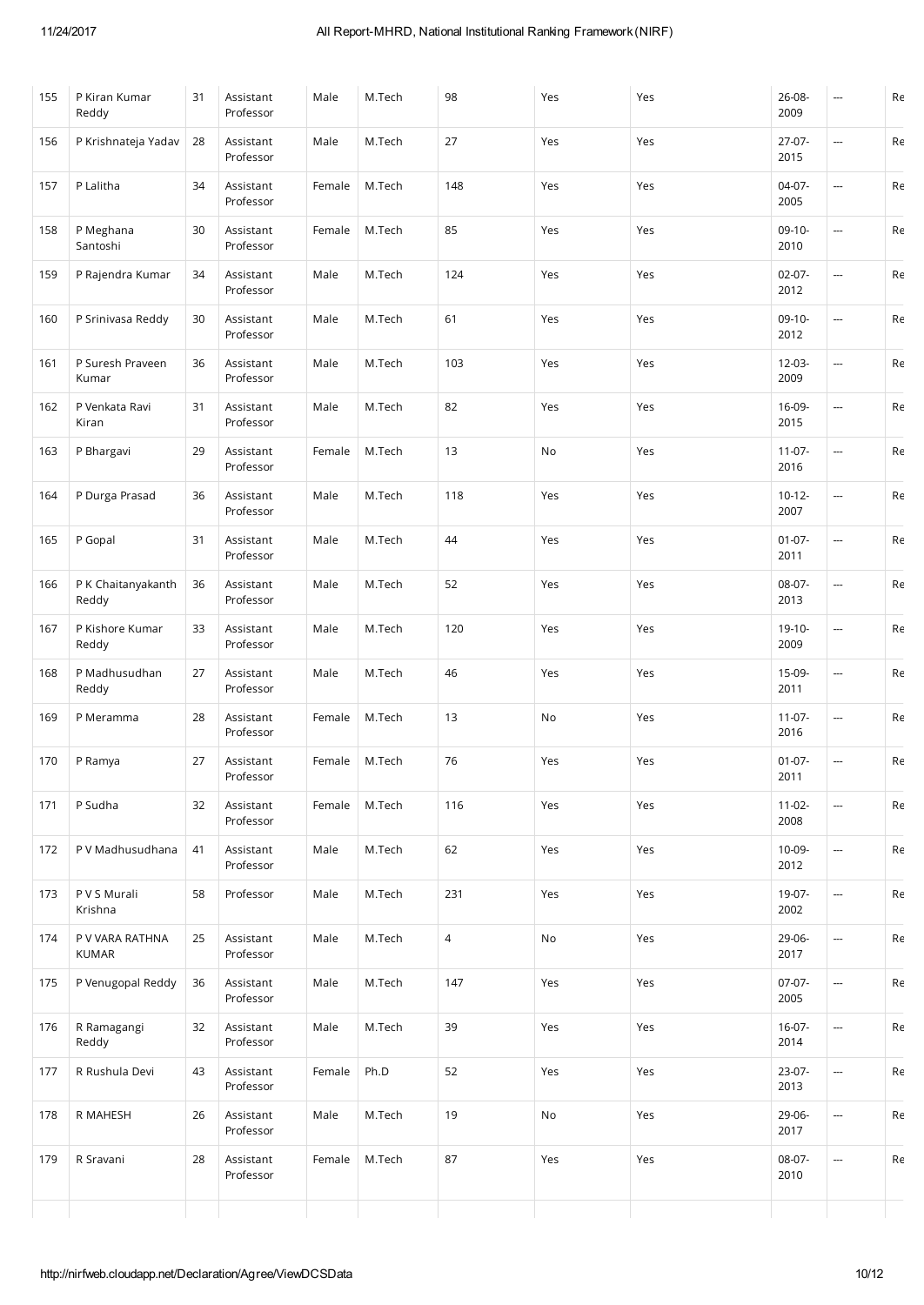| 180 | R V Satish               | 27 | Assistant<br>Professor | Male   | M.Tech  | 44  | Yes           | Yes | $01-07-$<br>2011    | ---                      | Re                                                                                         |
|-----|--------------------------|----|------------------------|--------|---------|-----|---------------|-----|---------------------|--------------------------|--------------------------------------------------------------------------------------------|
| 181 | R V Sri Hari             | 35 | Associate<br>Professor | Male   | M.Tech  | 148 | Yes           | Yes | $07-07-$<br>2005    | ---                      | $\mathsf{Re}% \left( \mathcal{N}\right) =\mathsf{Re}\left( \mathcal{N}^{\otimes n}\right)$ |
| 182 | S Ejas Mohammed          | 33 | Assistant<br>Professor | Male   | M.Tech  | 62  | Yes           | Yes | 16-08-<br>2012      | $\hspace{0.05cm} \cdots$ | Re                                                                                         |
| 183 | S Gururaja               | 35 | Assistant<br>Professor | Male   | M.Tech  | 147 | Yes           | Yes | $01 - 08 -$<br>2005 |                          | Re                                                                                         |
| 184 | S Jabeen                 | 27 | Assistant<br>Professor | Female | M.Tech  | 28  | Yes           | Yes | $02-07-$<br>2015    | $\overline{\phantom{a}}$ | $\mathsf{Re}% \left( \mathcal{N}\right) =\mathsf{Re}\left( \mathcal{N}^{\otimes n}\right)$ |
| 185 | S Khaja Khizar           | 38 | Assistant<br>Professor | Male   | M.Tech  | 112 | Yes           | Yes | 08-07-<br>2008      | ---                      | Re                                                                                         |
| 186 | S Khajapeer Saheb        | 51 | Professor              | Male   | Ph.D    | 38  | Yes           | Yes | 25-08-<br>2014      | $\hspace{0.05cm} \cdots$ | Re                                                                                         |
| 187 | S Mahaboob Khan          | 30 | Assistant<br>Professor | Male   | M.Tech  | 64  | Yes           | Yes | 28-06-<br>2012      |                          | Re                                                                                         |
| 188 | S Mallikarjuna<br>Reddy  | 44 | Assistant<br>Professor | Male   | M.Tech  | 27  | Yes           | Yes | $20-07-$<br>2015    | ---                      | Re                                                                                         |
| 189 | S Naga Sudhakar<br>Reddy | 32 | Assistant<br>Professor | Male   | M.Tech  | 82  | Yes           | Yes | $08-12-$<br>2008    | ---                      | $\mathsf{Re}% \left( \mathcal{N}\right) =\mathsf{Re}\left( \mathcal{N}^{\otimes n}\right)$ |
| 190 | S Prakash Reddy          | 44 | Assistant<br>Professor | Male   | M. Phil | 117 | Yes           | Yes | 08-02-<br>2008      | ---                      | Re                                                                                         |
| 191 | S Pravallika             | 26 | Assistant<br>Professor | Female | M.Tech  | 28  | Yes           | Yes | $01-07-$<br>2015    | ---                      | Re                                                                                         |
| 192 | S Radha Krishna          | 45 | Assistant<br>Professor | Male   | M.Tech  | 185 | No            | No  | $22 - 07 -$<br>1999 | $02 - 01 -$<br>2015      | Re                                                                                         |
| 193 | S Radhamma               | 30 | Assistant<br>Professor | Female | M.Tech  | 73  | Yes           | Yes | 27-09-<br>2011      | $\overline{\phantom{a}}$ | Re                                                                                         |
| 194 | S Sharmila Banu          | 32 | Assistant<br>Professor | Female | M.Tech  | 109 | Yes           | Yes | $01 - 10 -$<br>2008 | ---                      | Re                                                                                         |
| 195 | S Uma Maheswari          | 30 | Assistant<br>Professor | Female | M.Tech  | 74  | Yes           | Yes | 12-09-<br>2011      | ---                      | Re                                                                                         |
| 196 | S Zahiruddin             | 50 | Assistant<br>Professor | Male   | M.Tech  | 148 | Yes           | Yes | 04-07-<br>2005      | ---                      | Re                                                                                         |
| 197 | S Suresh                 | 31 | Assistant<br>Professor | Male   | M.Tech  | 70  | Yes           | Yes | $26 - 12 -$<br>2011 | ---                      | Re                                                                                         |
| 198 | Saleha Tabassum          | 34 | Assistant<br>Professor | Female | M.Tech  | 130 | Yes           | Yes | $04-12-$<br>2006    | $\overline{\phantom{a}}$ | Re                                                                                         |
| 199 | Shaik Riyaz Banu         | 32 | Assistant<br>Professor | Female | M.Tech  | 134 | Yes           | Yes | 19-08-<br>2006      | ---                      | Re                                                                                         |
| 200 | Suren Sudarsi            | 26 | Assistant<br>Professor | Male   | M.Tech  | 36  | Yes           | Yes | $25-10-$<br>2014    | ---                      | Re                                                                                         |
| 201 | T Ashok                  | 28 | Assistant<br>Professor | Male   | M.Tech  | 36  | $\mathsf{No}$ | No  | $11 - 10 -$<br>2010 | 12-09-<br>2013           | Re                                                                                         |
| 202 | T Lakshmi Bhavani        | 26 | Assistant<br>Professor | Female | M.Tech  | 28  | Yes           | Yes | $01 - 07 -$<br>2015 | $\overline{\phantom{a}}$ | Re                                                                                         |
| 203 | T Venkata<br>Chalapathi  | 36 | Assistant<br>Professor | Male   | M.Tech  | 13  | No            | Yes | $15-07-$<br>2016    | ---                      | Re                                                                                         |
| 204 | T Kiran Kumar            | 46 | Associate<br>Professor | Male   | Ph.D    | 172 | Yes           | Yes | 26-06-<br>2006      | ---                      | Re                                                                                         |
| 205 | T Kishore Kumar          | 32 | Assistant              | Male   | M.Tech  | 111 | Yes           | Yes | 02-07-              | ---                      | Re                                                                                         |